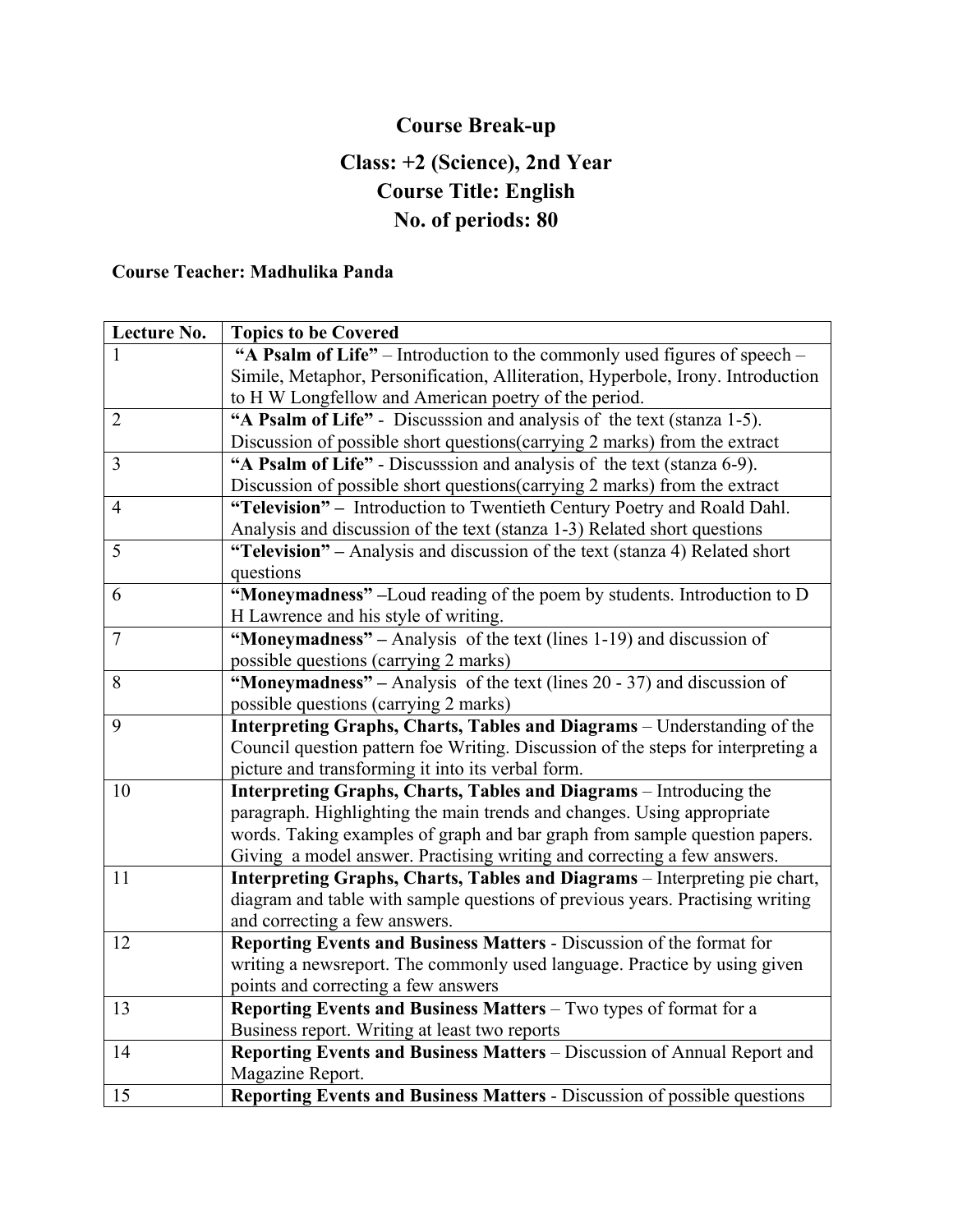|    | from previous years question papers.                                            |
|----|---------------------------------------------------------------------------------|
|    |                                                                                 |
| 16 | <b>Revision of 'Tense Patterns' and 'Modal verbs'</b> – Use of Present and past |
|    | tenses. Future time. Main verbs, Auxiliary verbs. Primary Auxiliary and         |
|    | Modal auxiliary. Use of Modals                                                  |
| 17 | Revision of 'Tense Patterns' and 'Modal verbs' - Practice of questions in       |
|    | the form of error correction in paragraphs (Handouts already distributed)       |
| 18 | Direct and Reported Speech – Rules for transforming Direct to Reported          |
|    | Speech. Rules for Statements, Interrogatives, Imperatives and Exclamatory       |
|    | sentences                                                                       |
| 19 | Direct and Reported Speech - Solving error correction exercises from            |
|    | handouts given                                                                  |
| 20 | <b>Interrogatives</b> – Types and use of Interrogatives . Solving exercises     |

### **Course Teacher: Anjali Tripathy**

| Lecture No.    | Topics to be covered                                                                                                      |
|----------------|---------------------------------------------------------------------------------------------------------------------------|
| $\mathbf{1}$   | Introduction to the syllabus and Question pattern; Distribution of Handouts                                               |
| 2              | Note making-Principles of note-making, stages of note-making, Dos and<br>Don'ts, Format of note-making, example-1         |
| 3              | Class work- Making notes from a given paragraph-stage-1: guided note-<br>making, stage-2: unguided note-making            |
| $\overline{4}$ | Discussion of previous years' council questions on note-making                                                            |
| 5              | Summarising-Principles of Summarising, Format of summarising, Dos and<br>Don'ts, developing notes into summary, example-1 |
| 6              | Class work- Summarising a given paragraph<br>Homework- Solving previous years' council questions on summarising           |
| $\overline{7}$ | Discussion of answers of summarising and doubt clearing                                                                   |
| 8              | Short Story- Reading of R. K. Narayan's "The Doctor's Word,"<br>Vocabulary activities                                     |
| 9              | Narration and Discussion of "The Doctor's Word"                                                                           |
| 10             | Discussion of Questions-Answers of "The Doctor's Word," Writing Activity                                                  |
| 11             | Short Play-Reading of W. W. Jacobs' "The Monkey's Paw,"                                                                   |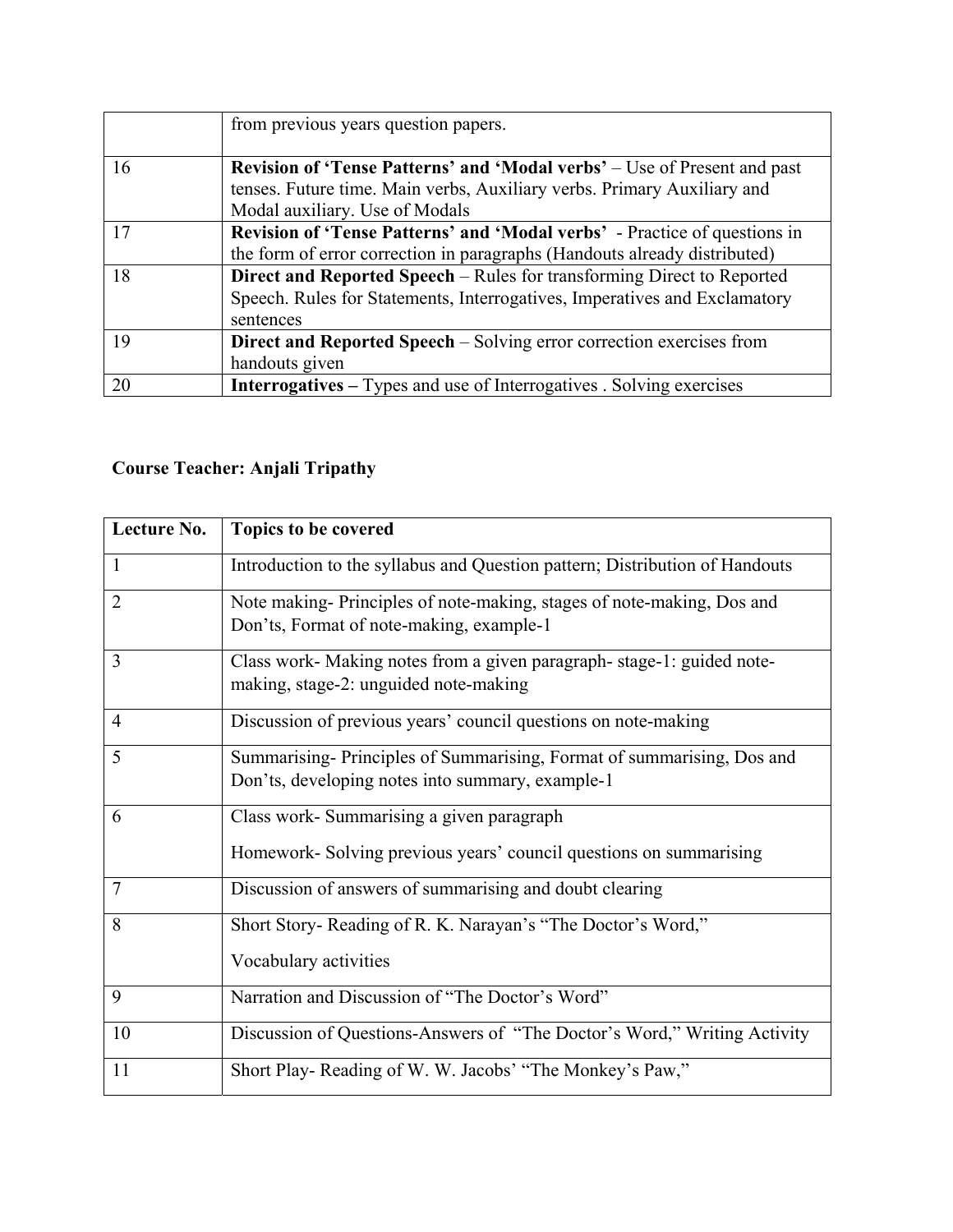|    | Vocabulary activities                                                                                                                        |
|----|----------------------------------------------------------------------------------------------------------------------------------------------|
| 12 | Narration and Discussion of "The Monkey's Paw," Speaking practice                                                                            |
| 13 | Discussion of Questions-Answers of "The Monkey's Paw," Writing Activity                                                                      |
| 14 | Autobiography-Reading of Charlie Chaplin's "My Mother" (by the teacher),<br>Listening practice-summarising the read out contents by students |
| 15 | Narration and Discussion of "My Mother"                                                                                                      |
| 16 | Discussion of Questions-Answers of "My Mother," Writing Activity                                                                             |
| 17 | Revision, discussing sample questions according to council question pattern                                                                  |
| 18 | Autobiography-Reading of Steve Jobs' "Stay Hungry, Stay Foolish,"<br>testing reading comprehension                                           |
| 19 | Discussion of "Stay Hungry, Stay Foolish," Discussion of Questions-Answers                                                                   |
| 20 | Revision, discussing a model question according to council pattern, teaching<br>how to present answers in the examination                    |

# **Course teacher : Debashreemayee Das**

| Lecture No.    | <b>Topics to be Covered</b>                                              |
|----------------|--------------------------------------------------------------------------|
|                | Discussion of syllabus                                                   |
|                | "My Greatest Olympic Prize": Introduction to the author,                 |
|                | Journey of Jesse Owens to Berlin                                         |
| $\overline{2}$ | Owens' friendship with Luz Long                                          |
|                | Justification of the title                                               |
| 3              | Question-answer writing practice from the extracted paragraph            |
|                | Practice of activities                                                   |
| 4              | "On Examination": Introduction to the author                             |
|                | Churchill's experience in appearing entrance exam to Harrow              |
|                | The role played by Mr. Somervell in the writer's education at Harrow     |
| 5              | A funny incident Churchill was involved with at school                   |
|                | Churchill's preparation for the preliminary exam for the Army            |
| 6              | Question-answer writing practice from the extracted paragraph            |
|                | Practice of activities                                                   |
| $\overline{7}$ | "The Portrait Of A Lady": Introduction to the author                     |
|                | The writer portrays his grandmother.                                     |
|                | The writer's experience in village during his childhood                  |
| 8              | The turning point of relationship between the writer and his grandmother |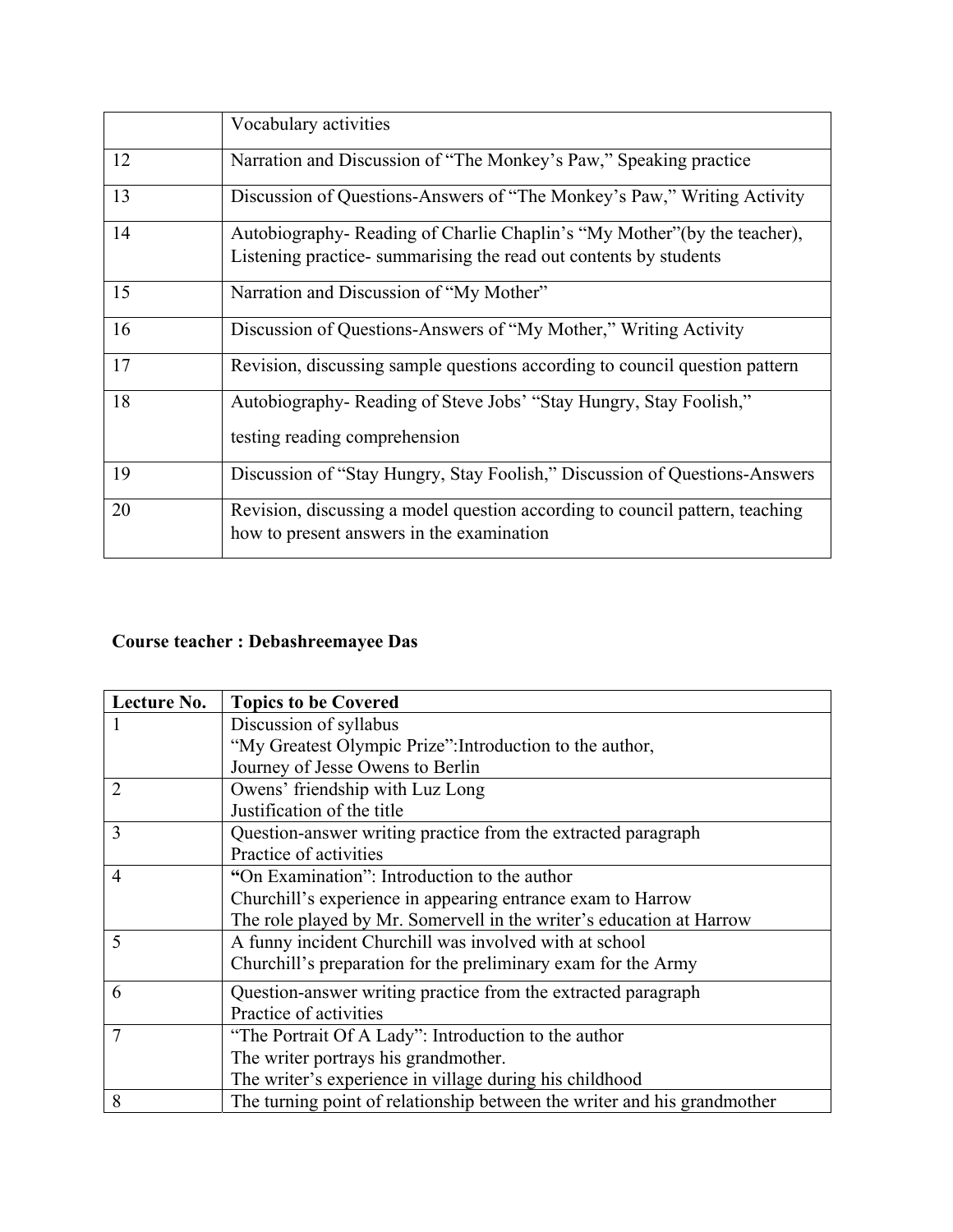|    | Description of the last part of his grandmother's life                        |
|----|-------------------------------------------------------------------------------|
| 9  | Doubt clearing class                                                          |
|    | Practice of activities                                                        |
| 10 | Question-answer writing practice from the extracted paragraph                 |
|    |                                                                               |
| 11 | "The Magic Of Teamwork": Introduction to the author                           |
|    | A comparison between Indian and Japanese workers in the corporate world in    |
|    | their attitude to work                                                        |
|    | How hierarchy practically works in corporate sector                           |
|    | Quality of a good team player                                                 |
| 12 | The author's view on open criticism                                           |
|    | The key elements of a team's success                                          |
|    | The importance of diversifying tasks                                          |
|    | Fundamental ideals of corporate world                                         |
| 13 | Question-answer writing practice from the extracted paragraph                 |
|    | Practice of activities                                                        |
| 14 | "Development of polio vaccines": Introduction to the author                   |
|    | Introduction to poliomyelitis                                                 |
|    | Early symptoms of polio attack                                                |
|    | Steps taken by Roosevelt to eradicate polio                                   |
| 15 | What sanitation has to do with the attack of polio                            |
|    | Viruses responsible for the attack of polio                                   |
|    | The contribution of scientists for the development of polio vaccine           |
| 16 | The advanced research in development of polio vaccine                         |
|    | Question-answer writing practice from the extracted paragraph                 |
|    | Practice of activities                                                        |
| 17 | Revision, Doubt clearing class                                                |
| 18 | What is sentence?                                                             |
|    | What is paragraph?                                                            |
|    | What is essay?                                                                |
|    | Discussion on narrative writing and descriptive writing                       |
| 19 | Expository writing and argumentative writing                                  |
|    | Writing strategies: Main idea, supporting points, coherence, Unity of thought |
| 20 | Revision and writing practice                                                 |

#### **Course teacher : P.Muralidhar Sharma**

| Lecture-1 | Reading a poem: Strategies and techniques |
|-----------|-------------------------------------------|
|           | Introduction to Romantic Poetry           |
|           | Wordsworth's theory of poetry             |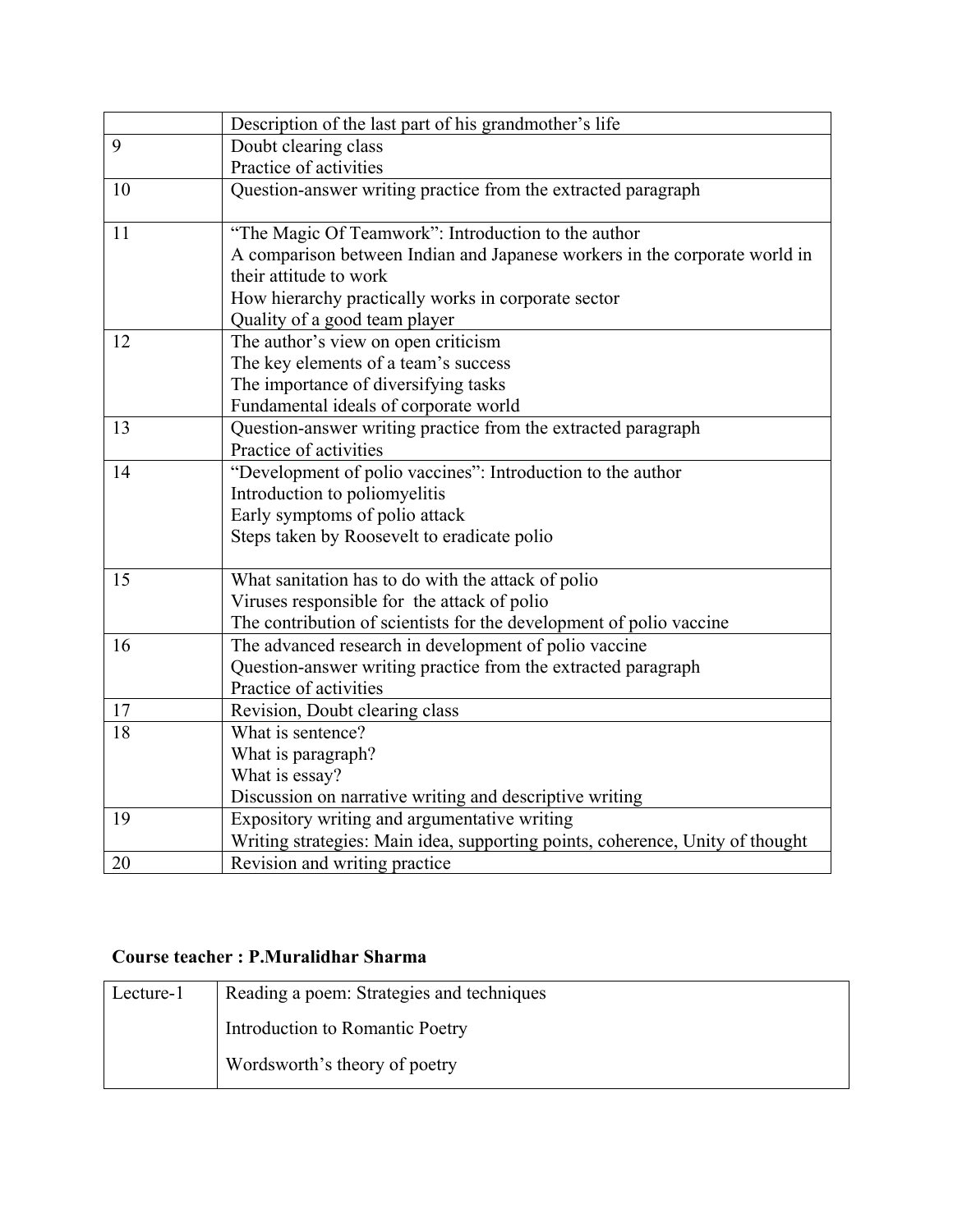|           | (Distribution of hand-outs for discussion in the next class)                              |
|-----------|-------------------------------------------------------------------------------------------|
| Lecture-2 | Close reading of Wordsworth's "Daffodils"                                                 |
|           | Textual analysis and interpretation                                                       |
|           | Discussion on the use of poetic devices in the text                                       |
|           | (Assignment-1)                                                                            |
| Lecture-3 | Students' responses on the poem discussed in the previous class                           |
|           | Discussion of examples taken from other poems of Wordsworth with similar<br>themes        |
|           | Solving questions on the poem followed by a brief discussion                              |
| Lecture-4 | 20 <sup>th</sup> Century Poetry: The Background                                           |
|           | Major themes in Modern Poetry                                                             |
|           | Introduction to the poetry of W.B. Yeats                                                  |
|           | (Distribution of hand-outs for discussion in the next class)                              |
| Lecture-5 | Close reading of W.B. Yeats' "The Ballad of Father Gilligan"                              |
|           | Detailed commentary on the poem followed by analysis and interpretation                   |
|           | Discussion on the use of symbols in the text                                              |
|           | (Assignment-2)                                                                            |
| Lecture-6 | Students' responses on the poem discussed in the previous class                           |
|           | Relating the poem to other poems of W.B. Yeats                                            |
|           | Solving questions on the poem followed by a brief discussion                              |
| Lecture-7 | The importance of reading skills, role of the reader in interpretation                    |
|           | The significance of global comprehension and non-detailed reading of literary<br>texts    |
|           | Brief introduction to the short fiction of Oscar Wilde                                    |
|           | (Distribution of hand-outs for the next class)                                            |
| Lecture-8 | Students' experiences of reading fairy tales aimed at generating interest in the<br>topic |
|           | Narration of Oscar Wilde's "The Nightingale and the Rose"                                 |
|           | Discussion on the structure of the short-story, plot and literary devices used            |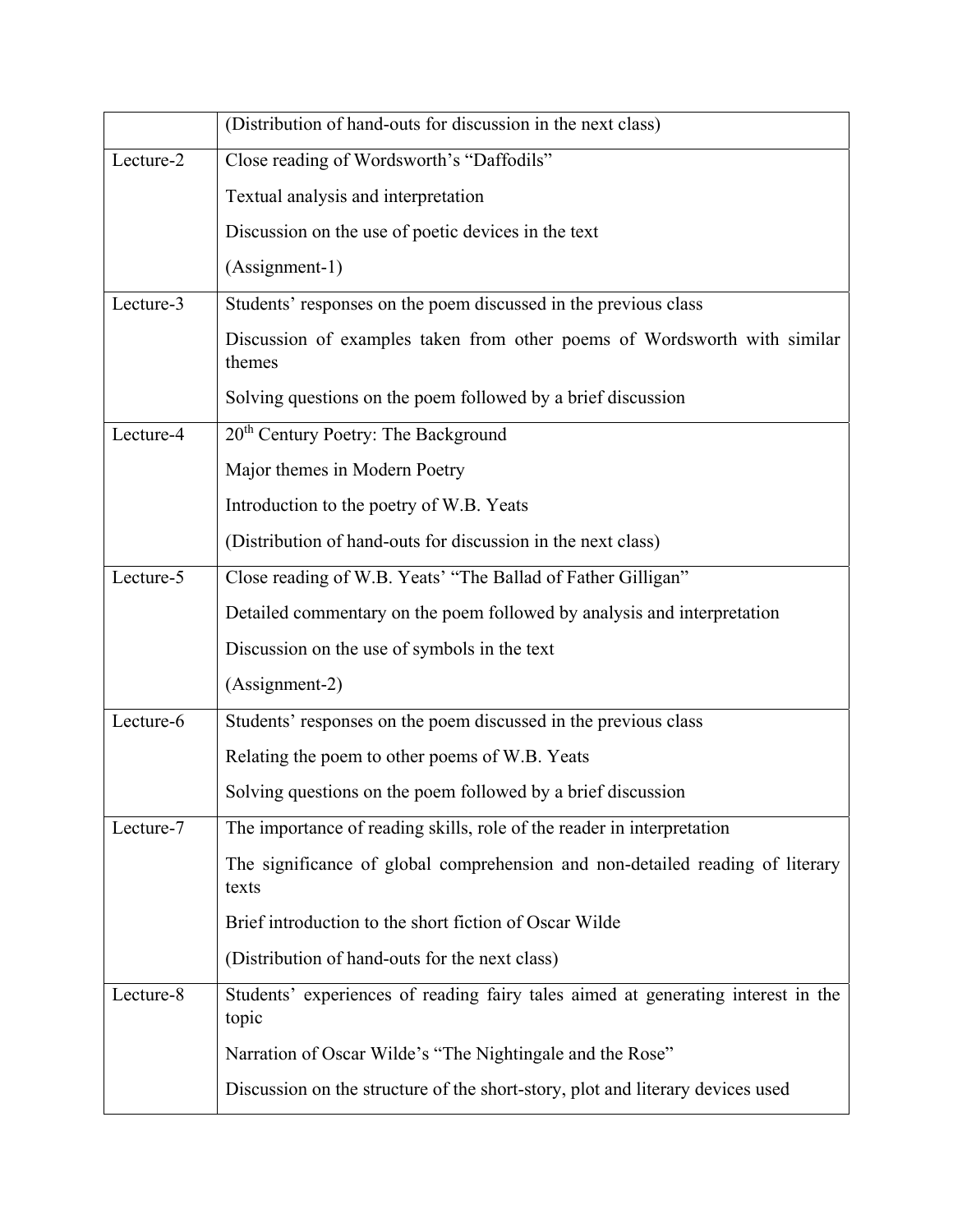|            | (Assignment-3)                                                                                                     |
|------------|--------------------------------------------------------------------------------------------------------------------|
| Lecture-9  | Relating the text discussed in the class with other texts with similar themes that<br>the students might have read |
|            | Reading comprehension based on the text                                                                            |
|            | Solving questions on the short story followed by a brief discussion                                                |
| Lecture-10 | Discussion on the significance of humour and irony in short fiction                                                |
|            | Introduction to the writings of Manoj Das                                                                          |
|            | Loud reading of Manoj Das' "The Mystery of the Missing Cap" by students                                            |
|            | (Distribution of hand-outs for discussion in the next class)                                                       |
| Lecture-11 | Narration of Manoj Das' "The Mystery of the Missing Cap" followed by a<br>detailed analysis                        |
|            | Discussion on the major themes, structure, plot and literary devices used in the<br>text                           |
|            | Students' responses on the short story                                                                             |
|            | (Assignment-4)                                                                                                     |
| Lecture-12 | Relating the text discussed to other texts with similar themes that students might<br>have read                    |
|            | Reading comprehension                                                                                              |
|            | Solving questions followed by a brief discussion                                                                   |
| Lecture-13 | The importance of learning grammar in language acquisition                                                         |
|            | Grammar in context                                                                                                 |
|            | Common errors of Indian learners of English                                                                        |
| Lecture-14 | The significance of Conditionals and their function                                                                |
|            | Types of Conditionals and their usage                                                                              |
| Lecture-15 | Solving error correction exercises on Conditionals                                                                 |
|            | Identification of the problems of students                                                                         |
|            | Remedial exercises for students with poor language skills                                                          |
| Lecture-16 | The importance of the Passive in English                                                                           |
|            | Various Contexts in which the Passive can be used                                                                  |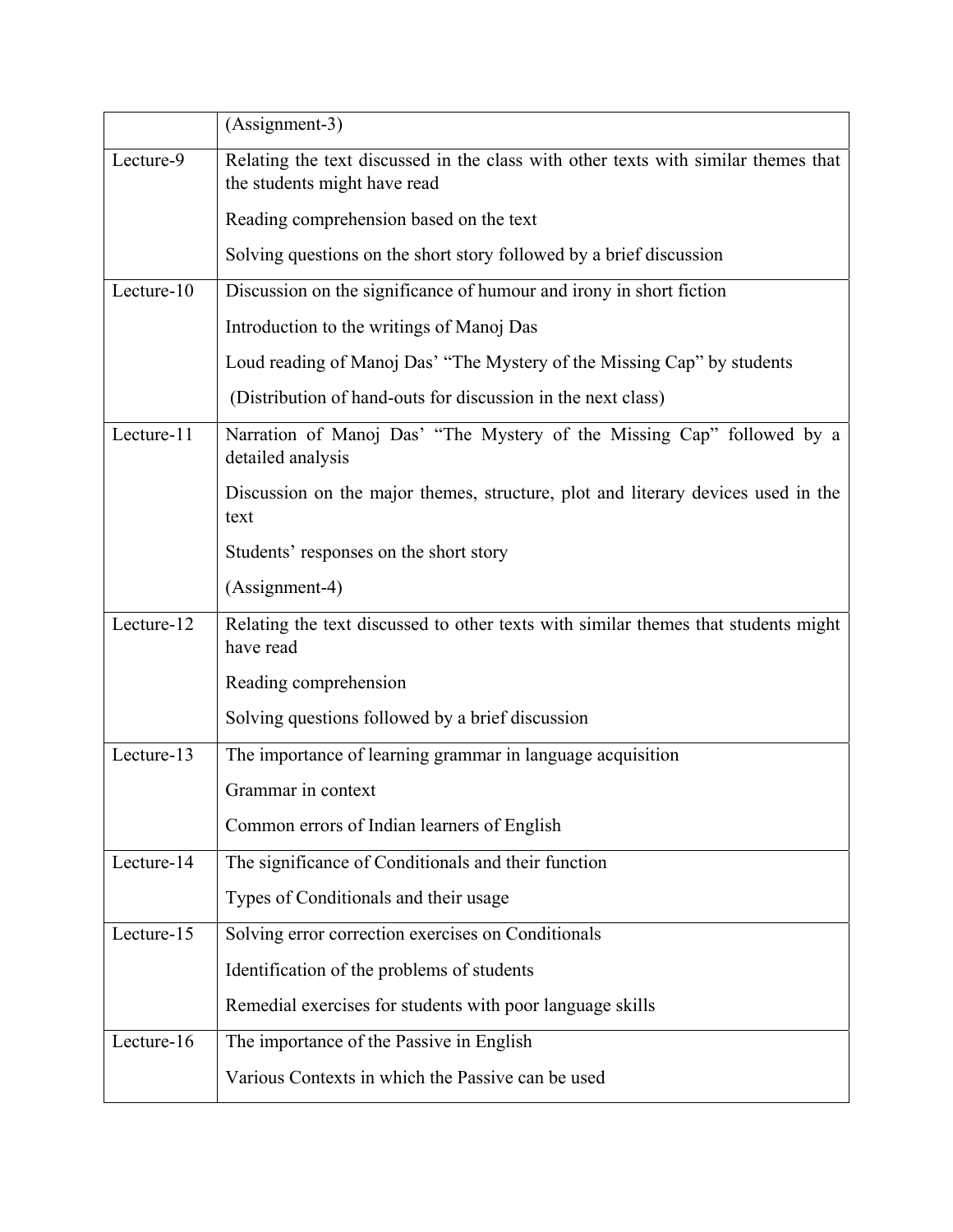|            | Solving error correction exercises on Voice                                                  |
|------------|----------------------------------------------------------------------------------------------|
| Lecture-17 | Phrasal Verbs and their importance as alternatives                                           |
|            | Usage of phrasal verbs in day to day conversation                                            |
|            | Solving error correction exercises on Phrasal Verbs                                          |
| Lecture-18 | Clarification of doubts                                                                      |
|            | Course wrap-up and general discussion on the nature of questions in the board<br>examination |
|            | Useful strategies to answer questions                                                        |
| Lecture-19 | Clarification of doubts                                                                      |
| Lecture-20 | Discussion of possible questions                                                             |

‐‐‐‐‐‐‐‐‐‐‐‐‐‐‐‐‐‐‐‐‐‐‐‐‐‐‐‐‐‐‐‐‐‐‐‐‐‐‐‐‐‐‐‐‐‐‐‐‐‐‐‐‐‐‐‐‐‐‐‐‐‐‐‐‐‐‐‐‐‐‐‐‐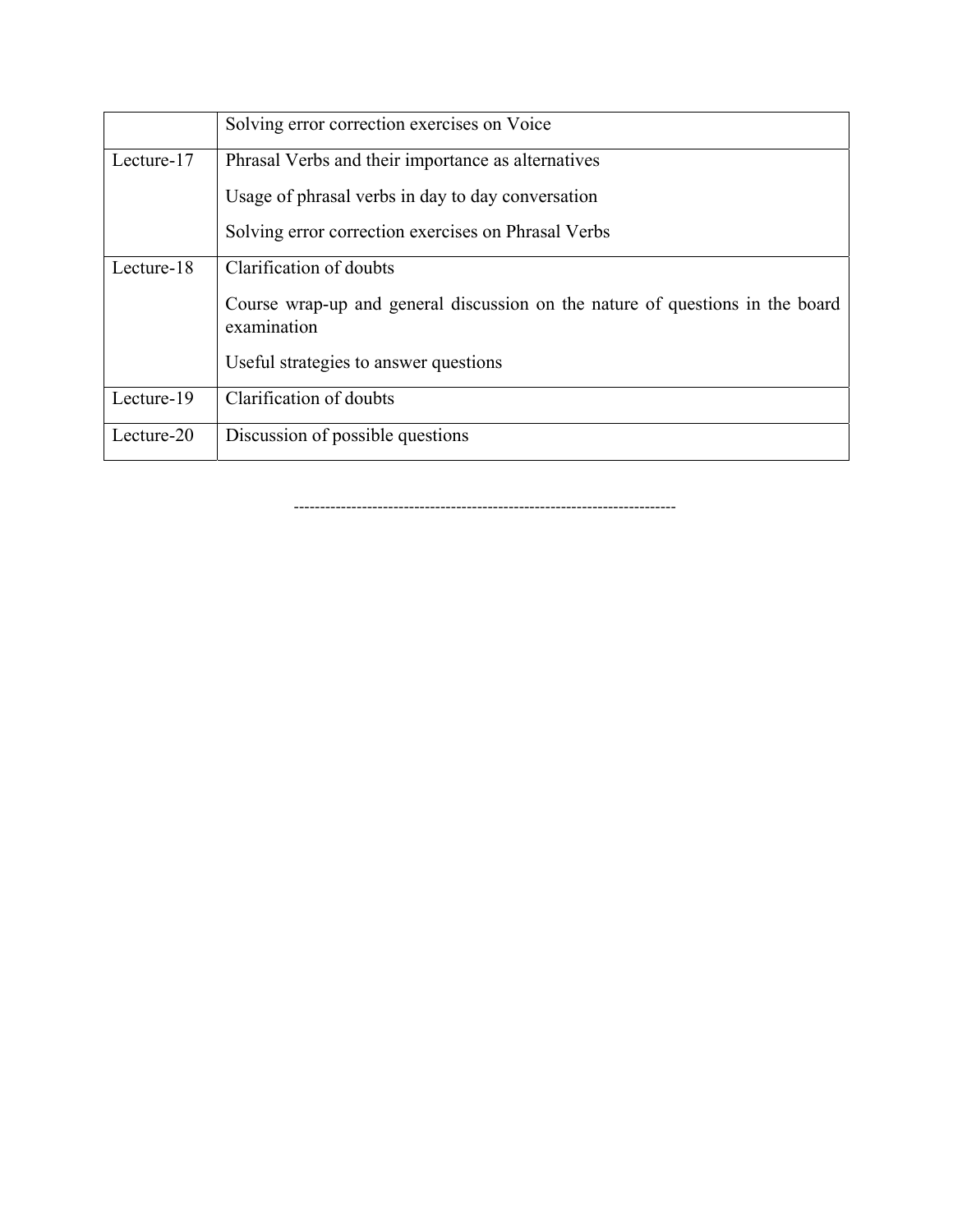Class: +2 (Science), 2nd Year Course Title: Alternative English No. of periods: 20 Course Teacher: Madhulika Panda

| Lecture No.    | Topics to be covered                                                                                                                                                                                                               |
|----------------|------------------------------------------------------------------------------------------------------------------------------------------------------------------------------------------------------------------------------------|
| $\mathbf{1}$   | "Indian Children Speak" - Introduction to the commonly used figures of<br>speech - Simile, Metaphor, Personification, Alliteration, Hyperbole, Irony,<br>Paradox, Onomatopoea. Discussion of the text(stanza 1-2)                  |
| 2              | "Indian Children Speak" - Discussion of the text (stanzas 3-6) and possible<br>questions from the extract                                                                                                                          |
| $\overline{3}$ | "Goatpaths" - Discussion of the text (stanzas 1-5) and possible questions from<br>the extract                                                                                                                                      |
| $\overline{4}$ | "Goatpaths" - Discussion of the text (stanzas 6-9) and possible questions from<br>the extract                                                                                                                                      |
| 5              | "Of a Questionable Conviction" - Introduction to Jayanta Mohapatra.<br>Discussion of the text (stanzas 1-2) and possible questions from the extract                                                                                |
| 6              | "Of a Questionable Conviction" –Discussion of the text (stanzas 3-4) and<br>possible questions from the extract                                                                                                                    |
| $\tau$         | "The Watchman" – Introduction to R K Narayan and his other works. His style<br>of writing. The outline of the story.                                                                                                               |
| 8              | "The Watchman" - Characters in the story - the watchman and the girl -<br>differences in their portrayal. Main themes of the story. Discussion of some<br>questions                                                                |
| 9              | "The Hour of Truth" – Introduction to the characters. Plot of the play. Main<br>themes of the play. Analysis of the text (Section 1-2)                                                                                             |
| 10             | "The Hour of Truth" - Analysis of the text (Section 3-4) Discussion of some<br>questions                                                                                                                                           |
| 11             | <b>Brochure and Pamphlet</b> – Use of brochure and pamphlet. Differences between<br>the two. Formats of writing brochure and pamphlet.                                                                                             |
| 12             | <b>Brochure</b> – Different kinds of brochure – Brochure on places, educational<br>institutions, services, new products, etc. different sub points for different<br>brochures. Discussion and practice of previous question papers |
| 13             | Pamphlet - Different pamphlets - Pamphlet on general awareness, on products,                                                                                                                                                       |